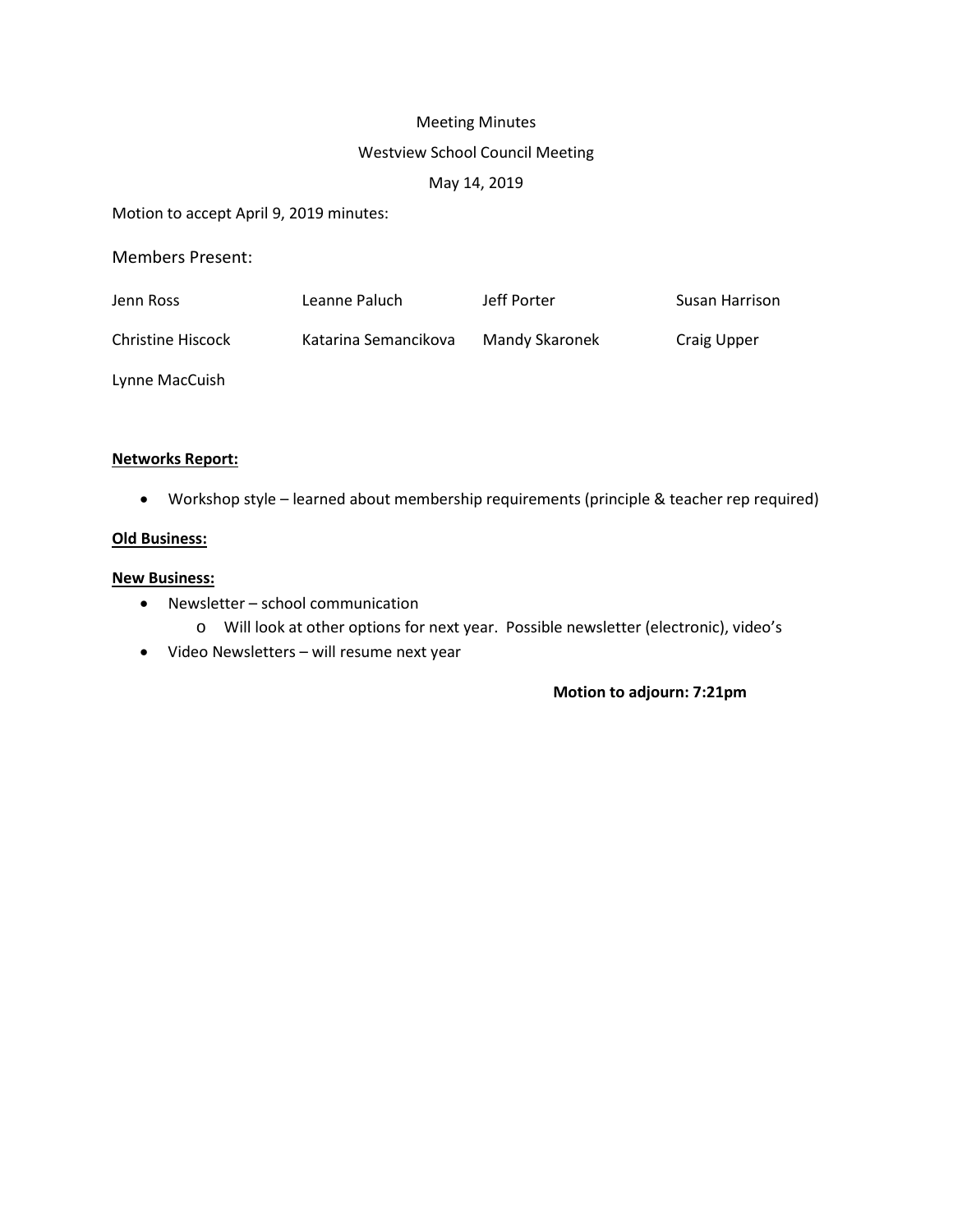# Meeting Minutes Westview School Parents Association Meeting May 14, 2019

#### **Motion to accept April 9, 2019 minutes:**

Members Present:

| Jenn Ross         | Leanne Paluch        | Jeff Porter    | Susan Harrison |
|-------------------|----------------------|----------------|----------------|
| Christine Hiscock | Katarina Semancikova | Mandy Skaronek | Craig Upper    |

Lynne MacCuish

## **Treasurers Report**

| Playground: \$21 334.52 | Casino: \$43 273.67    | Regular: \$1502.49                                     |
|-------------------------|------------------------|--------------------------------------------------------|
| Money In                |                        | Money Out                                              |
| Hot Lunch = $$2738.19$  | Hot Lunch = $$2024.65$ |                                                        |
| Movie Night = $$156.25$ |                        | Teachers Convention, Science Fair, Entrophy = \$905.56 |

# **Requests for Funding**

Requestor: Dawn Sudom

- Butterflies 2 sets to be shared
- ECDP/K, Grade 2
- \$183.75

Motion: Jenn Ross Second: Susan Harrison

Requestor: Jeff Porter

- Growing Tower Replacement light bulbs
- $•$  \$375

Not approved – more information from the company in the next week with another solution

Requestor: Jenn Ross

- Teacher Appreciation week
- Daily recognition ~\$400

Motion: Susan Harrison Second: Jenn Ross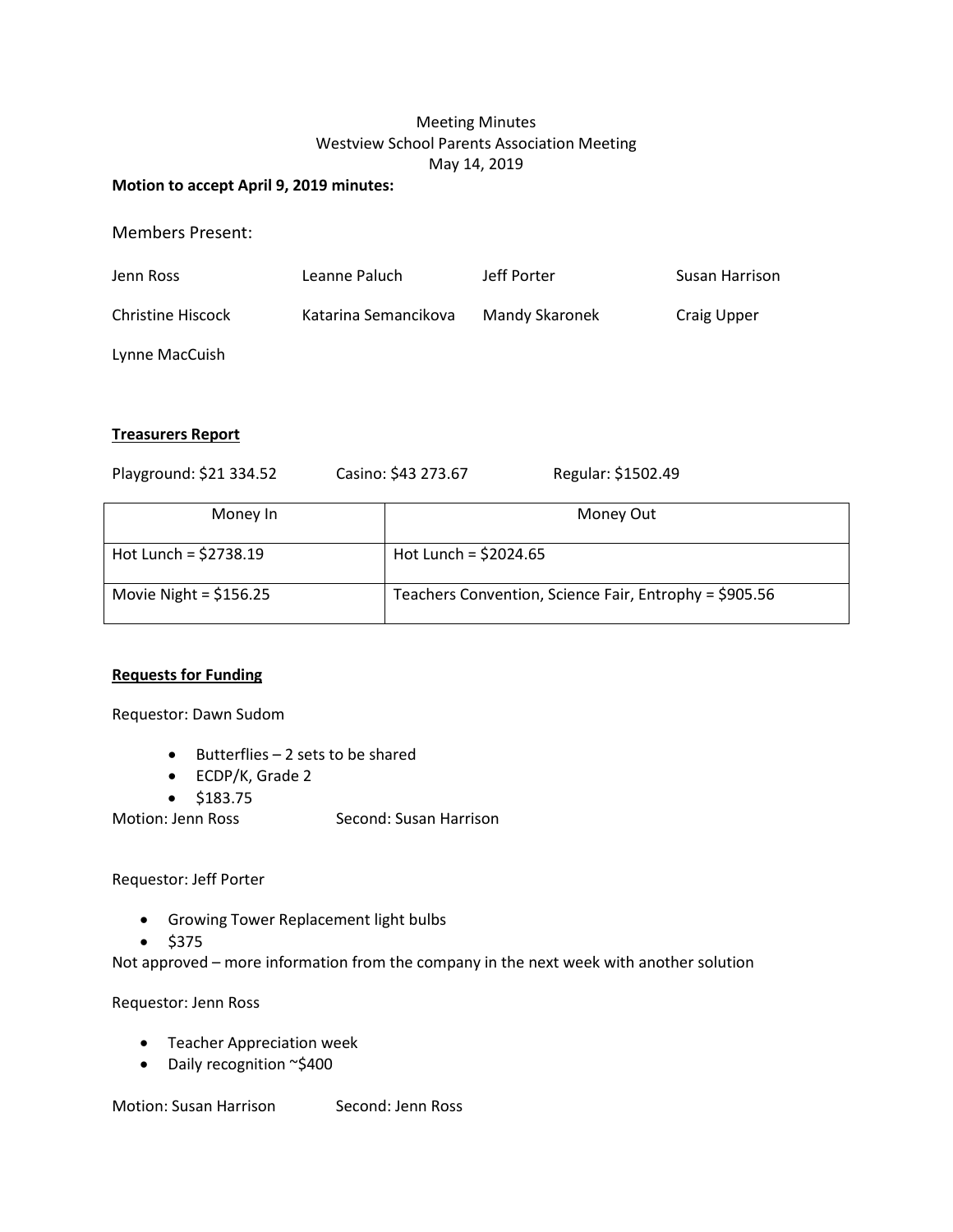Requestor: Dawn Sudom

- Math Resource for ECDP & Kindergarden
- $$995.20 \text{ X } 2 + \text{GST} = $2089.92$

Motion: Mandy Skaronek Second: Katarina Semancikova

Requestor: Shawna Palmer

- Discovery Center Floating Fun
- $$3/student \times 10 = $30 + businessing = $216$

Motion: Jenn Ross Second: Susan Harrison

Requestor: Katarina Semancikova

- Babysitting for meeting
- \$12.50/hour

Motion: Jenn Ross Second: Christine Hiscock

#### **Breakfast Program**

• Summit GM donated \$1000

## **Fundraising**

- Growing Smiles did well
	- o 3 planters leftover for sale

#### **Hot Lunch**

- Paypal versus Bambora
	- o Issues have been reported with Paypal
	- o Susan is looking into Bambora to see if we can use it for all fundraisers, and can be used as a guest user
	- o Fees are less with Bambora will switch over in the new year

#### **Old Business**

- May 24 student lunch BBQ
	- o Need sign up genius setup
- June  $13^{th}$  family fun night
	- o Teachers organize
	- o WSPA to sell freezies
	- o Mandy to sell yearbooks

#### **New Business**

- Updated Bylaws for 2020/2021 school year
	- o Katarina is working on new bylaws to be set to ASCA for review and then approval at the AGM in October

**Next Meeting:** September 10th @7:00pm **Motion to adjourn: 8:03pm**